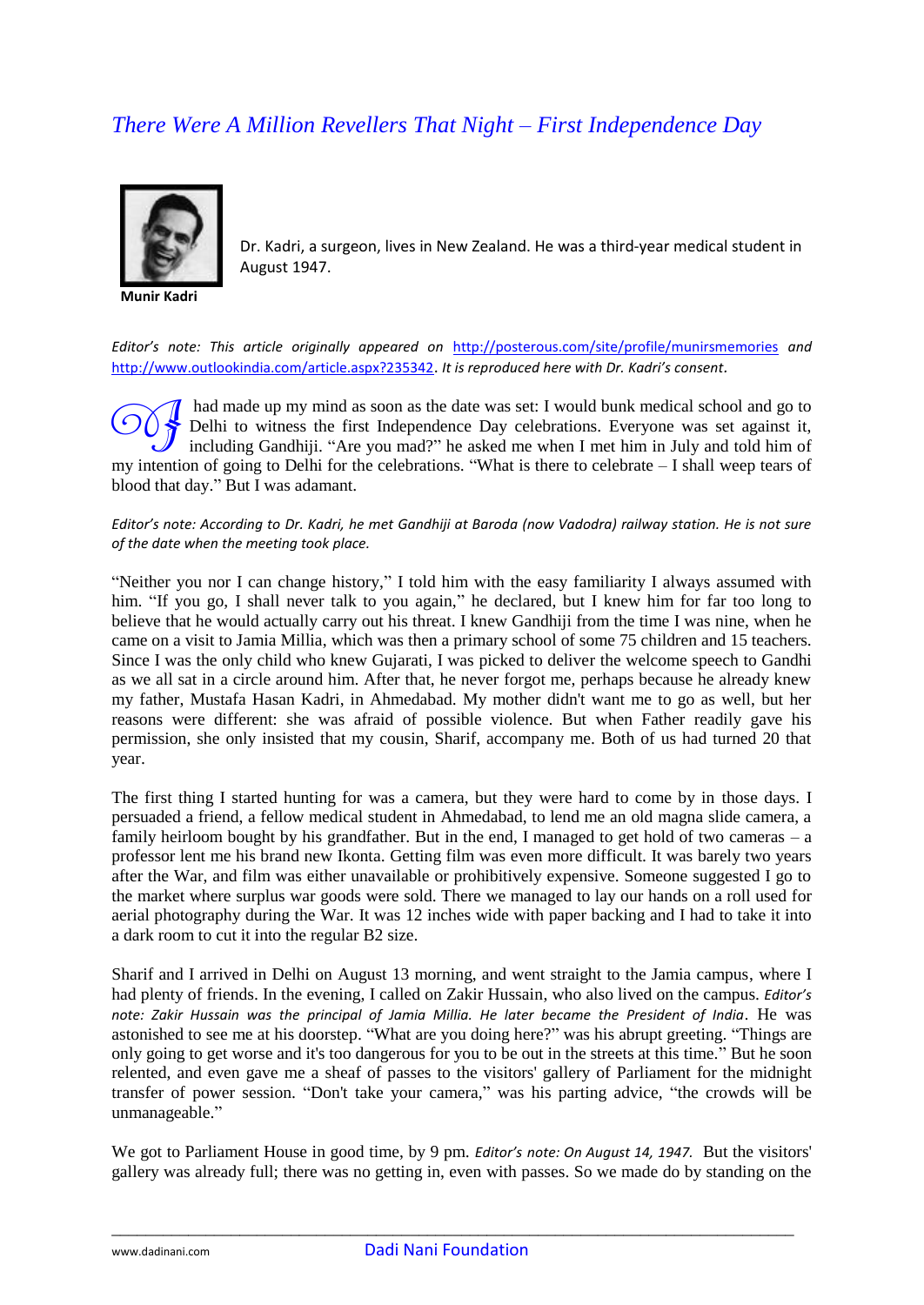steps, from where we had a good view of the leaders as they entered Parliament. Nehru looked quite grim, despite a large *tilak* on his forehead and a garland of flowers around his neck. He was the only one looking so colourfully Brahminical, all the rest, including Sardar Patel, were their usual austere selves. By midnight, the grounds outside Parliament House were packed, some 5,00,000 people at least, relentlessly shouting slogans: *Gandhiji zindabad, Mountbatten zindabad, Nehru zindabad.* But a pindrop silence fell outside when the speeches started.

You could barely hear them over the primitive mikes, but many started crying when Nehru gave his 'tryst with destiny' speech. Personally, I thought Sarojini Naidu's speech was more impressive – she was lyrical and spoke like a true poet, but strangely no one remembers her speech at all. I was anxious not to get stranded and so we left before the ceremony ended. We got into a tonga from India Gate,



*Midnight Aug 14, 1947 The Ghanta Ghar illuminated. It collapsed a few years later.*

*place on August 16, 1947, not on August 15, 1947.* The event was much publicised, with posters pasted on every wall, and hundreds of thousands responded to the public invitation. By 8.30 am when we got to the Red Fort (armed with a press pass I had issued to me from a newspaper in Ahmedabad) the place was packed—people everywhere, on the ramparts, against the walls, on the grounds, not an inch of space to stand. And still more people were arriving, mostly *dehatis*, riding on bullock and camel carts. It was futile to try and take photographs amongst that crowd, so I started walking back, towards Jama Masjid. I positioned myself between two trees and took two shots of the Red Fort – before free India's flag went up for the first time and after.

but by the time we made our way to Jama Masjid, we were too late to catch the bus to Jamia.

But it was a good thing we didn't make it back to Jamia that night. Wandering around in Chandni Chowk, I caught a breathtaking glimpse of the clock tower, Ghanta Ghar, all lit up for the occasion. I stopped to take some pictures of this magnificent tower. Everywhere, there were revellers, it was like a festival but curiously subdued. It was 2 am by the time I finished with the pictures and realised we needed a place to spend the night. There was no option but to walk into Coronation Hotel at the corner of Chandni Chowk. We shelled out Rs 9 for the few remaining hours of the night. Nine rupees was a lot of money in 1947.

But the next morning we could make our way to the Red Fort in good time for the flag-hoisting ceremony. The Union Jack had come down on the 14th evening and the tiranga was going to be hoisted at 10 am on the 15th. *Editor's note: Dr. Kadri agrees that the flag hoisting on the Red Fort took*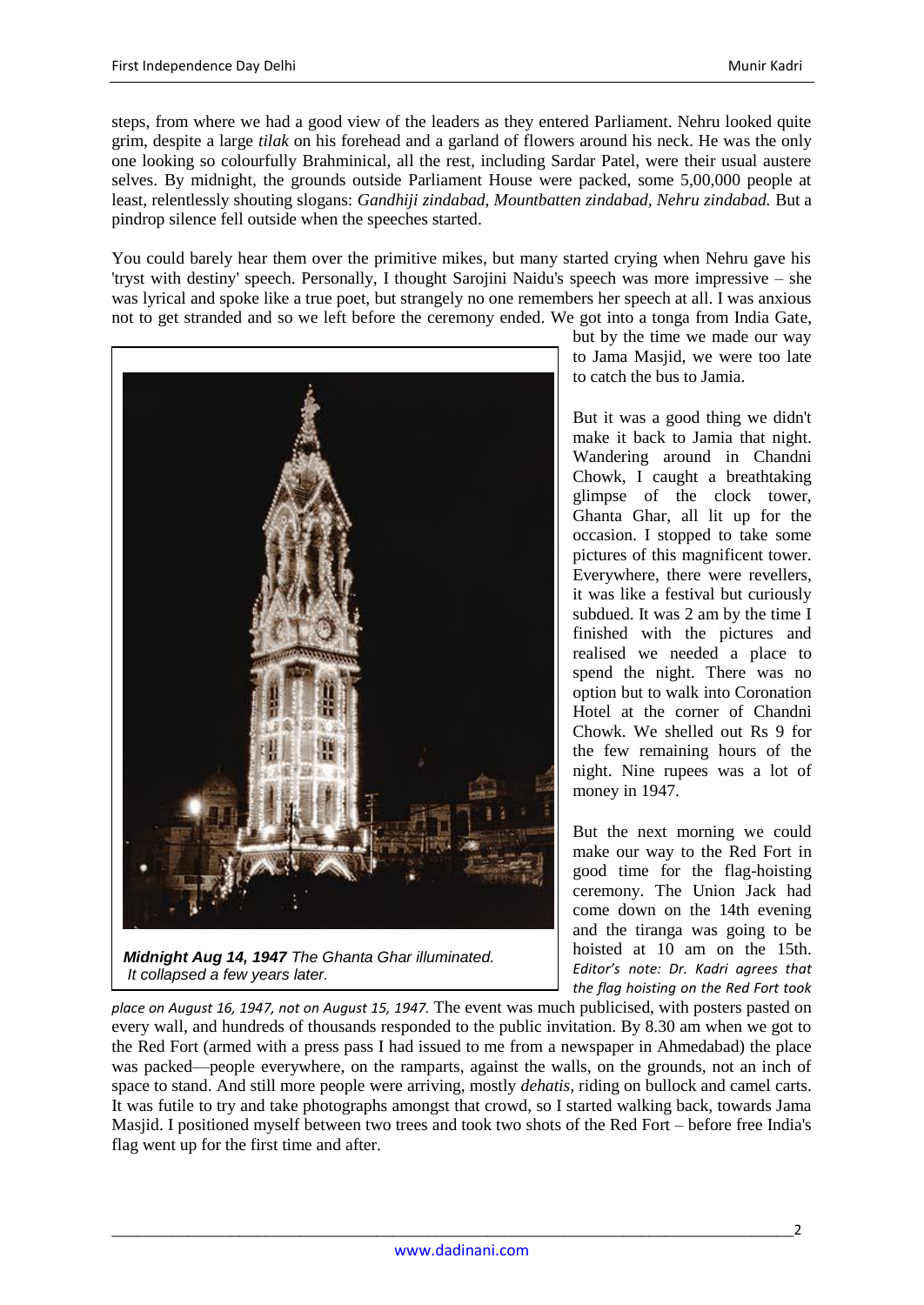

By the time the flag-hoisting was over, we were ravenous. We walked into Urdu bazaar and stepped into my favourite restaurant there for a cup of tea and a roti topped with rich cream. In Urdu bazaar, the subdued atmosphere I had noticed the previous night was even more palpable. But I didn't stop to worry too much; we had barely got any sleep the previous night, and now we stretched ourselves out on the lawns between Jama Masjid and Red Fort until it was time for the next flag-hoisting ceremony, at 4.30 pm in the Ramlila Grounds, or Parade Grounds as it was called then.

*Editor's note: This ceremony took place on 15 August 1947 at the India Gate lawns.*

This time Nehru was going to hoist the flag in the presence of the Mountbattens, and a circular platform, about one and a half feet high, had already been set up with a flag post in the middle.



*August 15, 1947: Nehru smiles After 'rescuing' Pamela Mountbatten from the crowds at India Gate.*

Thanks to my spurious press pass, I stood right next to the platform, instead of among the crowd which was cordoned off. Nehru arrived first, waiting alone on the platform for the Mountbattens who were late. They were riding in the viceregal golden carriage, which had to stop many times on the route for them to get out and shake hands with the huge crowds lined up along the route. When the carriage finally arrived at the venue, the crowds broke through the cordon and surrounded them. They eventually extricated themselves from the enthused crowd and reached the platform. Then Lord Mountbatten bent over Nehru's ear and whispered something. I could see Nehru's fair face getting very red as Mountbatten spoke. Suddenly, he sprang down from the platform and disappeared into the crowd, his baton clutched under one armpit. It was many minutes later when he returned, leading a young girl by the hand: it was Pamela Mountbatten who had been swallowed up by the crowd somewhere along the way. Once safely aloft, Nehru broke into a sunny smile of triumph, which is when I clicked him in this picture.

We would have left Delhi the next day. But when I went to say goodbye to Zakir [Hussain] saheb, he asked me if I would like to go for a garden party the new minister of education, Maulana Azad, was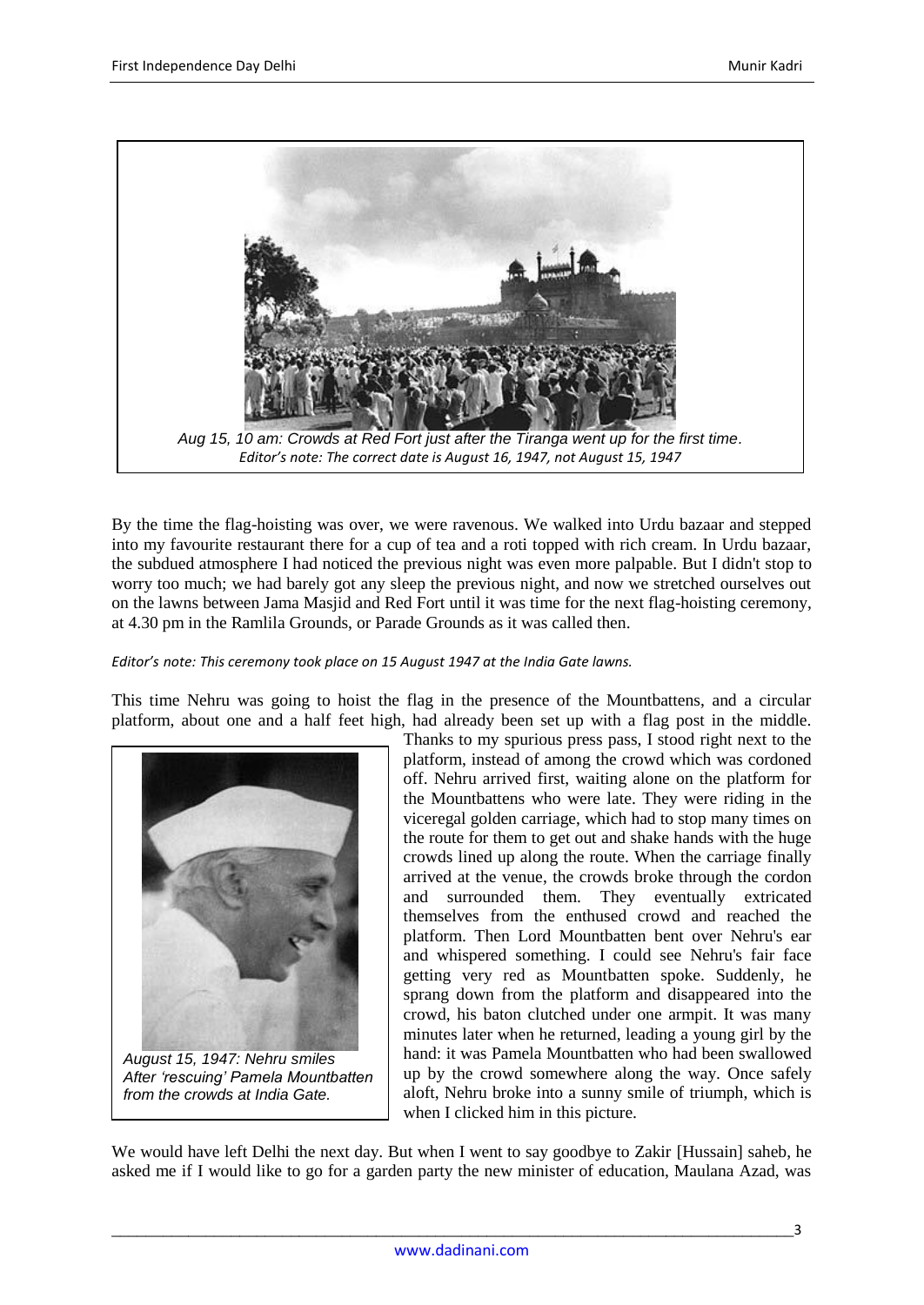going to hold on August 18. It was an Id-cum-Independence Day celebration. I jumped at the chance to meet all the leaders in one place. Zakir saheb wasn't going – with the killings having just started, he was in no mood to celebrate.

There was a large party of us going from Jamia Millia, and by the time we got to Azad's new ministerial bungalow, the party had already begun. Azad had posted himself in front of a low hedge,



*Maulana Azad Id party on August 18, 1947. Centre: Maulana Azad; left S. Radhakrishnan (later President of India); right unidentified*

welcoming his guests with a handshake, while the left hand dangled a cigarette. Nehru arrived after we got there, and Azad shook his hand very warmly – they were old friends. But Sardar Patel didn't get such a warm welcome. I knew him as Vallabhbhai Kaka, a friend of my father's. But Azad's smile vanished as Patel came in and he looked the other way. I didn't understand the reason until much later, when I realised that Azad couldn't bring himself to forgive the new home minister for failing to stop the riots.

As soon as Nehru saw Patel entering, he made straight for him, taking him into a corner. I trailed behind with my camera. I didn't dare get too

close to them, but it was easy to tell from their sombre faces and body language that they were not talking about the celebrations. That very morning Nehru spotted some rioters as he was riding through Old Delhi in his Ambassador car. They were setting fire to a house. Nehru stopped the car, got out and started beating up the rioters with the baton he always carried with him. He could no doubt have



*August 18, 1947: A grim Azad and Mountbatten at the Id party. The riots had already started.* 

been easily overpowered by them, but when they recognised him, they had the grace to apologise and leave.

Mountbatten must have come in while I was busy clicking Nehru and Patel. I noticed him standing alone. I walked up to him and, before my courage evaporated, asked him, "May I ask you a question sir?" "Fire away, young man, as long as it's not too rude," he replied.

―Sir, how could you bring yourself to preside over the partition of India?"

The question didn't bother him. "It was the decision of your own leaders and they have publicly declared so." Just then a waiter arrived with drinks and snacks, and I slipped away without further ado.

I went straight to the railway station from Azad's home. But when I got there, I discovered I had lost my camera. Did I